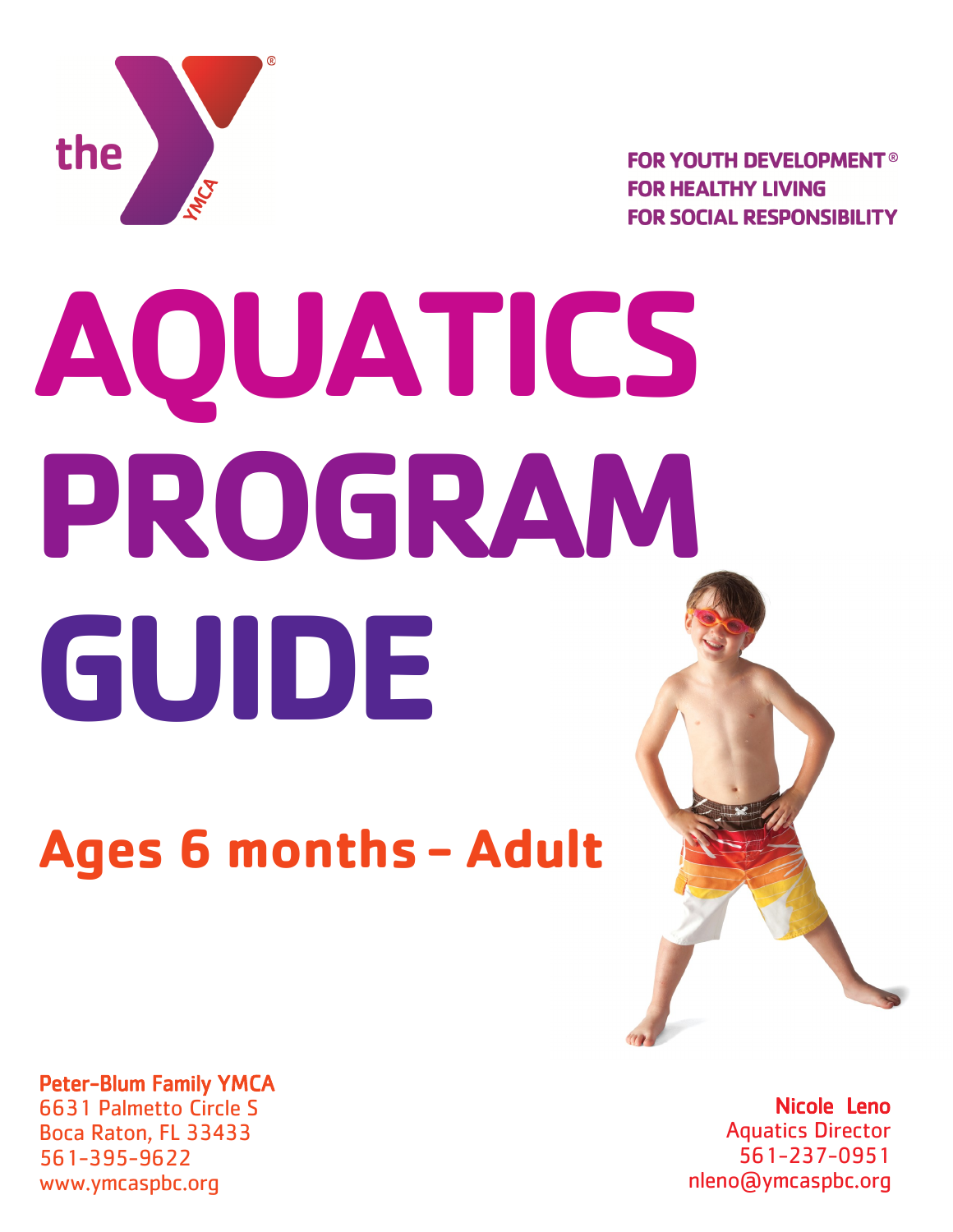## **GROUP SWIM LESSONS**

Swimming lessons at the Y are specifically tailored to the participant's age, swimming ability, level of physical development and confidence in the water. The Y ensures a low instructor-to-student ratio to ensure our kids get plenty of personal attention.

**PARENT-CHILD (6mo-2yrs)** Member: \$70 per session (8 classes)

Non-Member: \$160 per session (8 classes)

Class Length: 30 minutes

Ratio: 10 students :1 instructor

Scheduling: Monthly Times: Mon/Wed: 11:30am Tue/Thurs: 11:00am Saturday: 9:00,10:25am Sunday: 9:00am

#### **PRESCHOOL (3-5yrs)**

Member: \$70 per session (8 classes)

Non-Member: \$160 per session (8 classes)

Class Length: 30 minutes

Ratio: 6 students :1 instructor

Scheduling: Monthly Times: Mon/Wed @ 3:30, 4:55, & 6:20pm Tue/Thurs @ 3:30, 4:55, & 6:20pm Saturday @ 9, 10:25 &11:45am Sunday @ 9:30am

#### **Youth (6-11yrs)**

Member: \$70 per session (8 classes)

Non-Member: \$160 per session (8 classes)

Class Length: 45 minutes

Ratio: 8 students :1 instructor

Scheduling: Monthly Times: Mon/Wed @ 4:05 & 5:30pm Tue/Thurs @ 4:05 & 5:30pm Saturday @ 9:35am &11am Sunday @ 10am

### **Upcoming Session Dates**

Monday/Wednesday

**MOnline** 

February 2nd-28th March 2nd - 30th (no class 3/14 or 3/16) April 4th—28th May 2nd—25th Tuesday/Thursday

February 1st - 24th

March 1st - 31st (no class 3/15 or 3/17)

April 5th—27th

May 3rd—26th

Saturday : March 5th - April 30th (no class 4/16) May 7th—June 25th (no class May 28th) Sunday: March 6th - April 30th (no class 4/17)

May 8 July 3rd (no class May 29th)

#### **Swim Evaluations**

If your child has not taken lessons with us before (or it has been longer than 2 months) they must complete a swim evaluation prior to registering. Please register ahead of time.

Scheduling:

Saturday's @ 12:00pm Sunday's @ 9:00am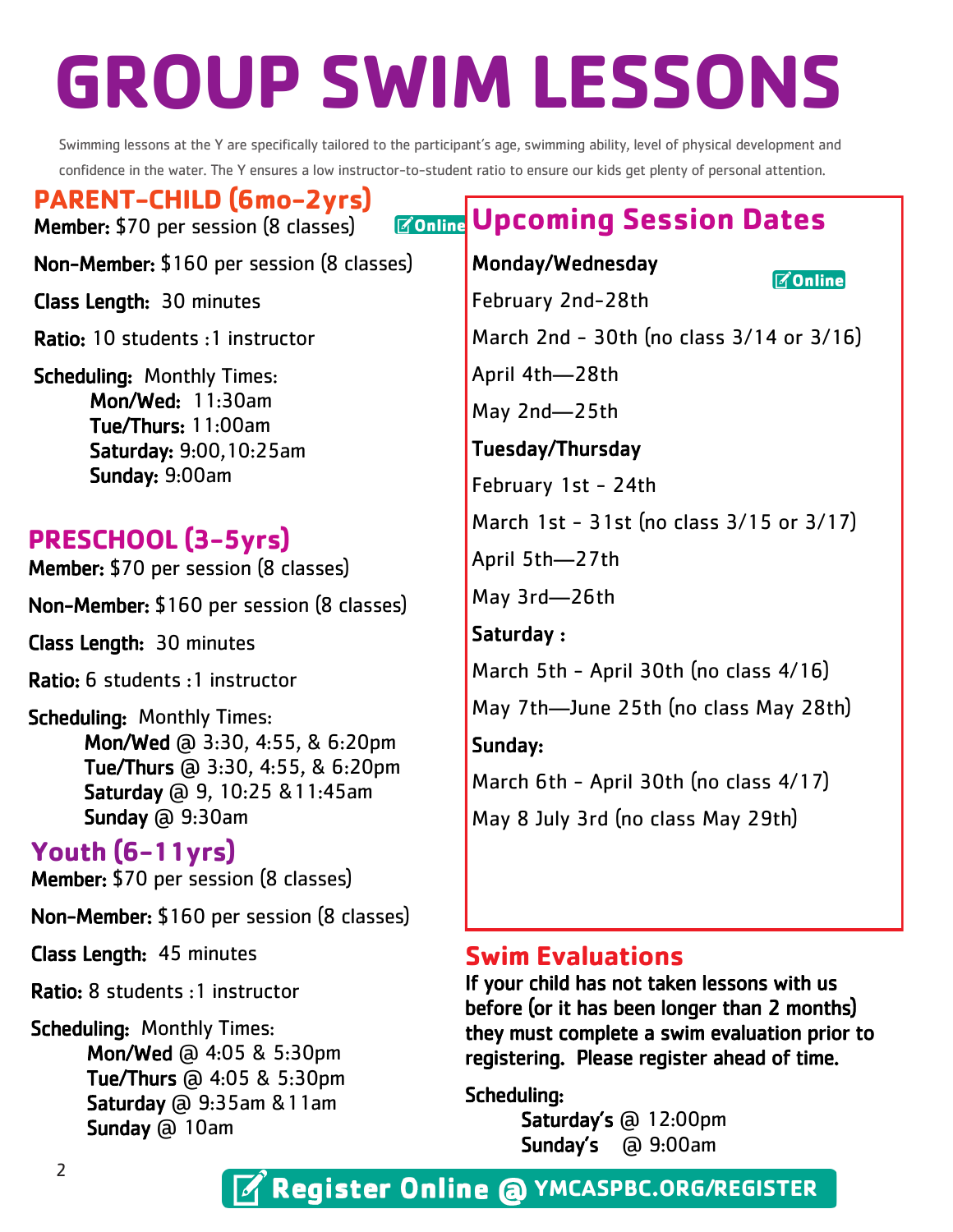# **PRIVATE SWIM LESSONS**

Private and semi-private swim lessons at the YMCA are designed to allow individuals the ability to work at their own personal level and pace in order to achieve their goals.

#### **Private Lessons Semi-Private Lessons** One Participant Two Participants

Member: \$192 (6x 30 min) Member: \$298 or \$149 per participant

Non-Member: \$292 (6x 30 min) Non-Member: \$398 or \$199 per participant

(6x 30 min. per participant)

Scheduling: An instructor will contact you to set up your lesson time.

90 day expiration from time of first class

#### **TEEN (12-17 YRS OLD)**

Member: \$70 per session (8 classes)

Non-Member: \$160 per session (8 classes)

Class Length: 45 minutes

Ratio: 8 students :1 instructor

Scheduling: Monthly Times: Saturday @ 12:15pm

#### **Swim Team**

This competitive program offers children and teens an opportunity to work with trained coaches to improve swimming skills, endurance and promote a healthy lifestyle.

Tryouts: Available Tuesday and Thursdays at 4:15pm.

#### Members Only:

\$190 per season, Sibling discount \$174 per season Elite Level- \$250

#### Scheduling:

Monday-Thursday: Level I: 4:30pm-5:30pm Level II: 5:30pm-6:30pm Level III: 6:30pm-7:30pm



#### Season Dates:

Season 1: January 10th - April 14th Season 2: April 18th - July 28th Swim Clinic: August 1st - August 18th Season 3: September 6th - December 15th

#### **ADULT (18 YRD OLD +)**

Member: \$70 per session (8 classes)

Non-Member: \$160 per session (8 classes)

Class Length: 45 minutes

Ratio: 8 students :1 instructor

Scheduling: Monthly Times: Mon/Wed @6:55pm Saturday @ 12:15pm

#### **Splash & Swim Parties**

Kids love to have their parties at the Y! Your child and party guests will have a great time in a safe, wholesome environment and our warm and friendly staff will take the headache and hassle out of the day. This party includes one hour of "party time" in the party room and one hour in the pool. Your child and party guests will have fun splashing and swimming in our family pool supervised by a certified YMCA lifeguard. A mandatory swim test is required for each child.

Contact: Michelle Branche for additional information (561)237-0937